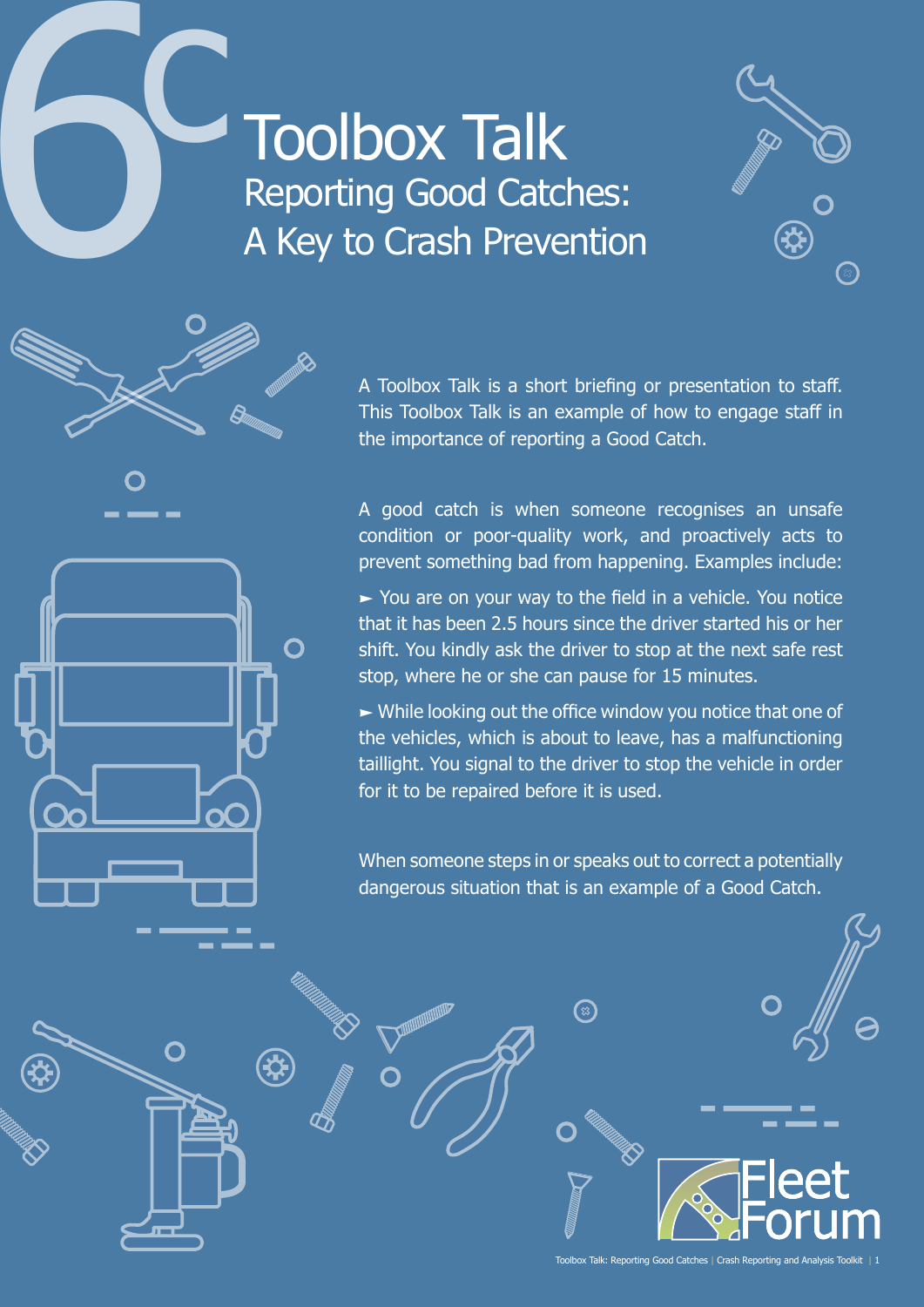### How Does the Good Catch Process Work?

1.A Good Catch occurs.

2. The employee identifies the incident by completing a Good Catch Report form.

3. The employee submits the Good Catch Report form to his or her supervisor.

How<br>
1.A<br>
2.Th<br>
3.Th<br>
4.Th<br>
corre 4. The person (or unit) responsible investigates the Good Catch and takes corrective action(s) to prevent re-occurrence.

 $\overline{5}$ . The person (or unit) responsible follows-up with the employee regarding corrective actions (if a contact name is listed on the form).

6.The person (or unit) responsible processes the Good Catch Report form and tracks the organisation's incident trends.

## Completing the Good Catch Report form

The form requires basic information, such as the location and description of the Good Catch. The employee may also describe the suspected cause and/ or suggested corrective actions to prevent re-occurrence. The form can be completed and submitted anonymously, if preferred.



Name: (only if you want to share) Date: Situation: What happened Where and When? Assessment: Why do you think this happened? Intervention: What was done to prevent a crash?

Fill in and submit to <insert responsible unit> OR Fill in online on the <insert your organisations online tool>